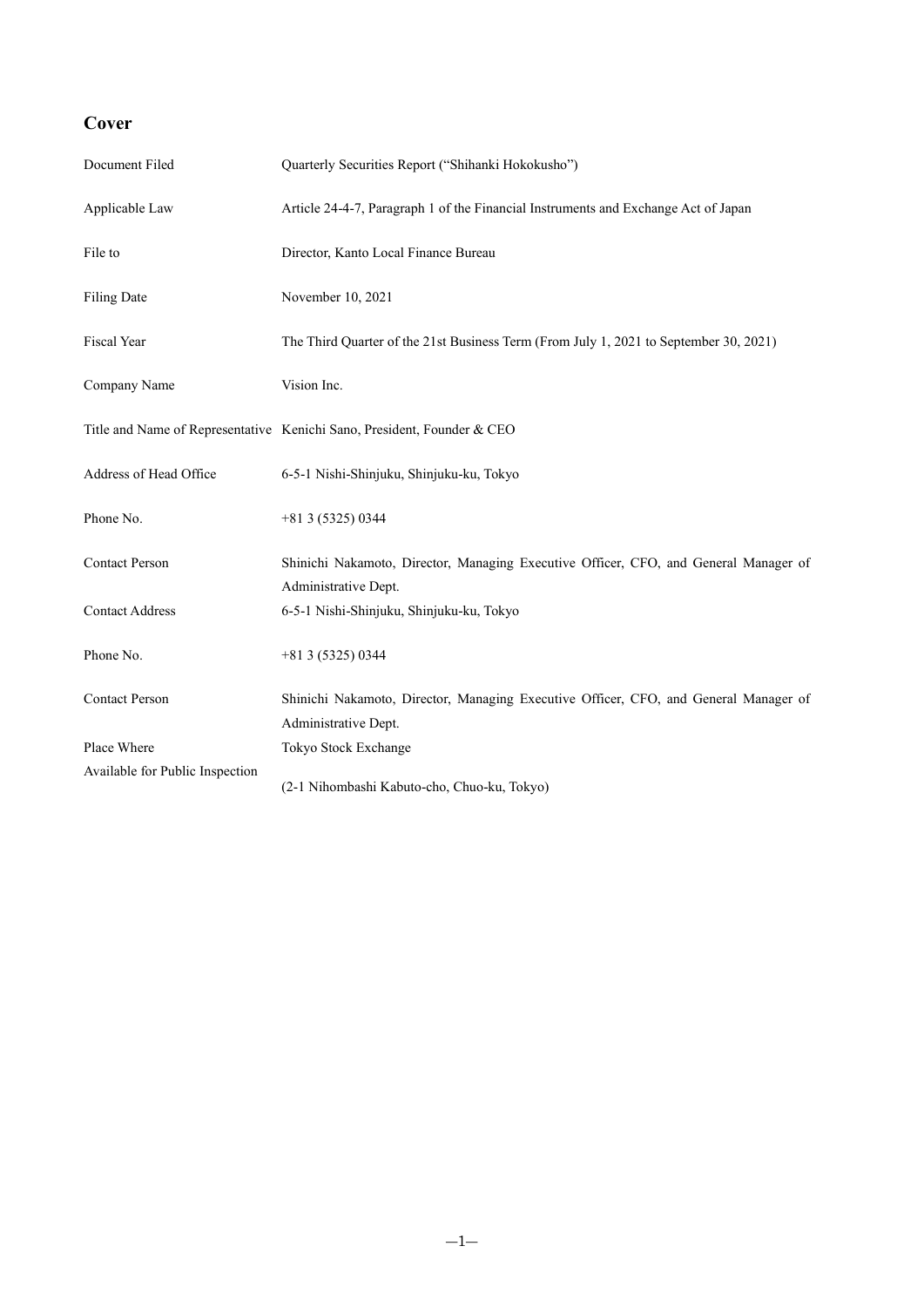# **Part 1: Company Information**

Item 1: Company Overview

# 1. Changes in Major Management Indicators

|                                                        |                    | FY2020/3Q<br>Cumulative period | FY2021/3Q<br>Cumulative period | FY2020            |
|--------------------------------------------------------|--------------------|--------------------------------|--------------------------------|-------------------|
| Reporting period                                       |                    | January 1, 2020 -              | January 1, 2021 -              | January 1, 2020 - |
|                                                        |                    | September 30, 2020             | September 30, 2021             | December 31, 2020 |
| Net sales                                              | (Thousands of yen) | 13,108,091                     | 13,392,003                     | 16,654,475        |
| Ordinary profit                                        | (Thousands of yen) | 167,813                        | 1,042,134                      | 227,947           |
| Profit or loss (-) attributable to<br>owners of parent | (Thousands of yen) | $-1,226,334$                   | 702,010                        | $-1,183,960$      |
| Comprehensive income                                   | (Thousands of yen) | $-1,205,368$                   | 728,885                        | $-1,152,432$      |
| Net assets                                             | (Thousands of yen) | 8,716,235                      | 9,502,312                      | 8,769,171         |
| Total assets                                           | (Thousands of yen) | 11,046,902                     | 12,632,294                     | 11,313,034        |
| Basic earnings per share                               | (Yen)              | $-25.94$                       | 14.91                          | $-25.07$          |
| Diluted earnings per share                             | (Yen)              |                                | 14.50                          |                   |
| Equity-to-asset ratio                                  | $(\%)$             | 78.7                           | 75.2                           | 77.3              |

|                                   | FY2020/3Q          | FY2021/3Q          |
|-----------------------------------|--------------------|--------------------|
|                                   | Fiscal period      | Fiscal period      |
| Reporting period                  | July 1, 2020 -     | July 1, 2021 -     |
|                                   | September 30, 2020 | September 30, 2021 |
| Basic earnings per share<br>(Yen) | 2.67               | 5.22               |

(Note) 1. Since the Company prepares quarterly consolidated financial statements, changes in non-consolidated financial data, among others, are not provided.

- 2. Sales do not include consumption tax.
- 3. Diluted earnings per share for FY2020/3Q consolidated cumulative period and FY2020 are not shown in the above table because there was a net loss per share, although there are dilutive shares.

## 2. Description of Business

During the third quarter of the current consolidated cumulative period, there have been no significant changes in the content of businesses operated by the Group (the Company and its affiliated companies).

In addition, there are no changes to major affiliated companies.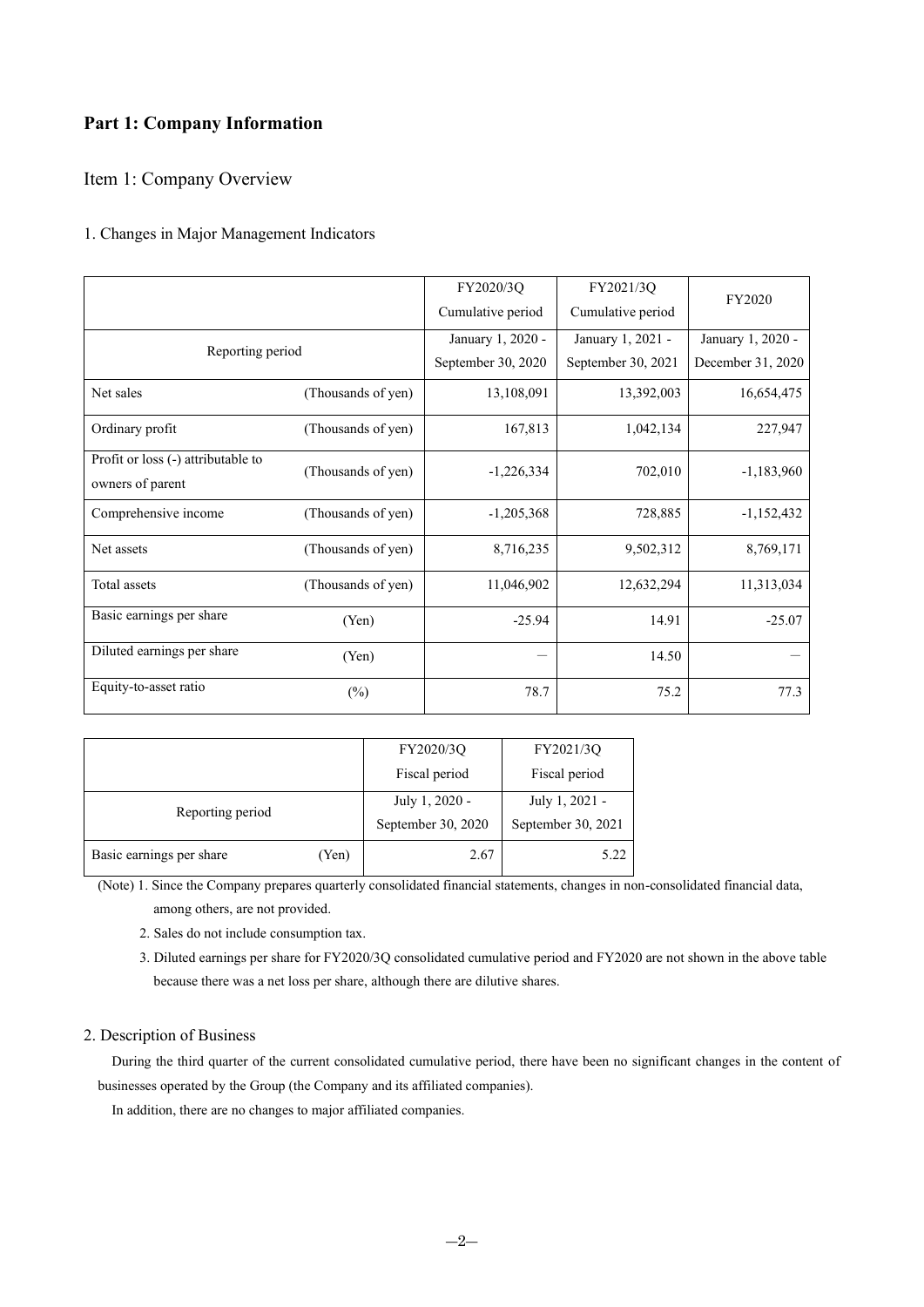# Item 2: Business Overview

## 1. Business Risks

During the first three quarters of the current fiscal year, there were no significant changes relating to business or accounting that may impact on the decisions of investors or cause major changes from the "Business Risks" described in the securities report for the previous fiscal year.

We will continue to closely monitor the situation regarding the spread of COVID-19, as it may have an impact on our Group's business results.

## 2. Management's Analysis of Consolidated Financial Condition, Results of Operations, and Cash Flow Conditions

This report contains certain forward-looking statements that are based on the management's judgments as of the last day of the consolidated fiscal period for the third quarter.

#### (1) Financial position and operating results

For the current consolidated cumulative period, Japan's economy had been starting to show signs of recovery amidst a harsh economic environment due to the COVID-19 pandemic, but the pace is now slowing down.

Looking ahead, the economy is expected to pick up, partly due to the effects of various policies and improvements in overseas economies and as various countermeasures against infection are taken and vaccination rates increase. However, we need to closely monitor risks due to the effects through the supply chain, trends in infection rates in Japan and overseas, and fluctuations in financial and capital markets.

While still in a severe economic environment where measures are being taken to restrict travel both internationally as well as domestically, the Group has continued to focus on the "GLOBAL WiFi" and Information and Communications Service businesses for the domestic market.

As a result, net sales, operating profit, ordinary profit, and profit attributable owners of parent for the third quarter of the current fiscal year all exceeded the results of the third quarter of the previous fiscal year.

|                                                     | FY2021/3Q<br>Cumulative period | FY2020/3Q<br>Cumulative period | Change        | YoY     |
|-----------------------------------------------------|--------------------------------|--------------------------------|---------------|---------|
|                                                     | (million yen)                  | (million yen)                  | (million yen) | $(\%)$  |
| Net sales                                           | 13,392                         | 13,108                         | 283           | 2.2     |
| Operating profit                                    | 1,013                          | 58                             | 955           | 1,641.8 |
| Ordinary profit                                     | 1,042                          | 167                            | 874           | 521.0   |
| Profit or loss (-) attributable<br>owners of parent | 702                            | $-1,226$                       | 1,928         |         |

Business results by segment are as follows.

#### ("GLOBAL WiFi" Business)

During the third quarter of the consolidated cumulative period, there was domestic demand for Wi-Fi router rentals to be used in various situations such as moving, business trips, various events, etc. as the pandemic necessitates working from home and doing sales online. We have endeavored to increase sales of our services, "Global WiFi for Biz," monthly charge mobile Wi-Fi router for the office, "Vision WiMAX," an ultra-high-speed Wi-Fi router, and "World eSim", our newly released eSim service that can be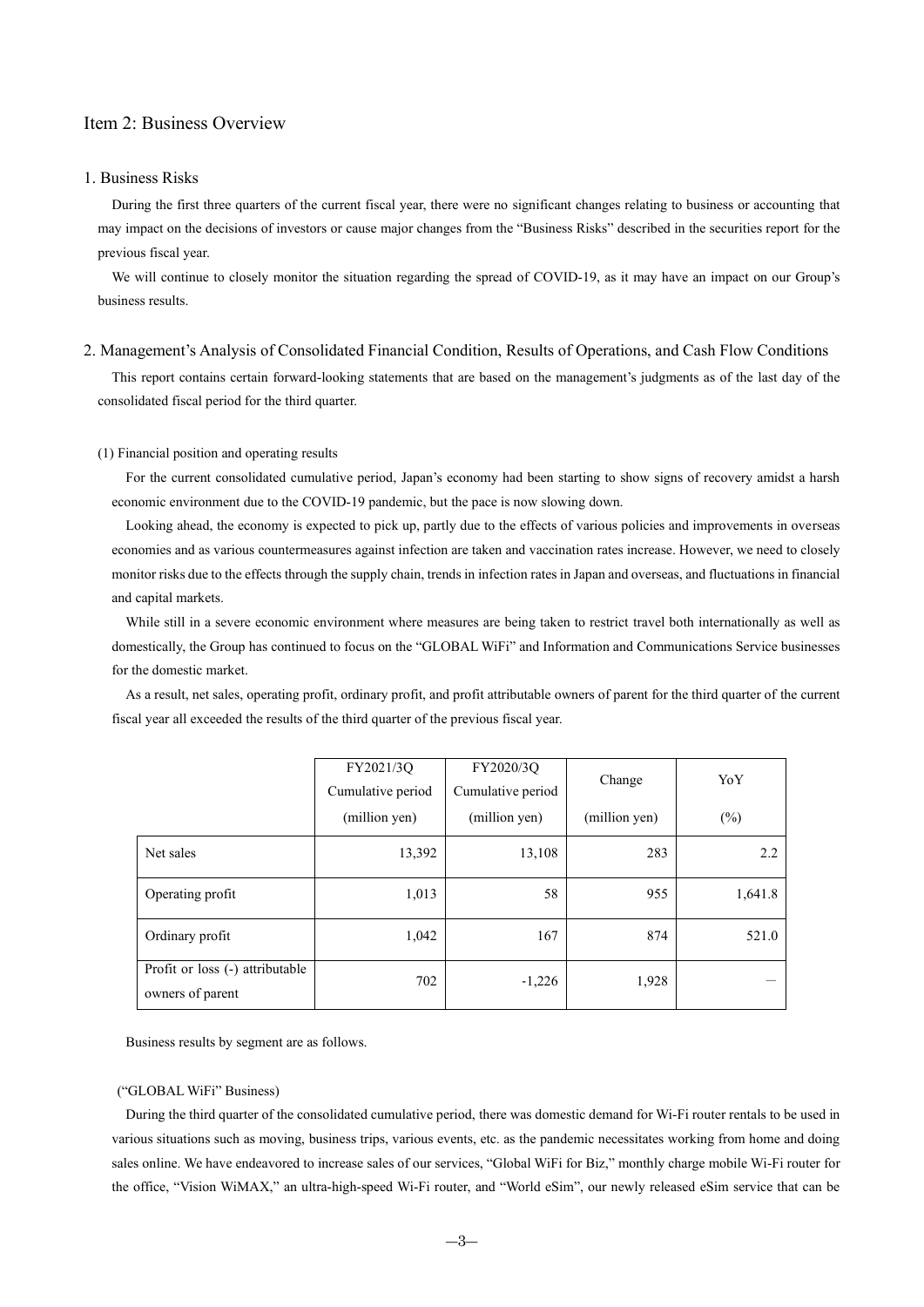used in 120 countries around the world.

Also, those entering Japan must install certain apps on their phone as part of border measures at the airport quarantine station when entering Japan and we have temporarily been given the registration and confirmation work for the app since April 2021.

As a result of these efforts, both sales and segment profit for the third quarter of the current consolidated cumulative period exceeded the results for the same period of the previous year and these are the highest quarterly results since the previous third quarter consolidated accounting period when the effects of COVID-19 became apparent.

|                             | FY2020/3Q<br>FY2021/3Q |                   | Change            | YoY               |  |
|-----------------------------|------------------------|-------------------|-------------------|-------------------|--|
|                             | Cumulative period      | Cumulative period |                   |                   |  |
|                             | (millions of yen)      | (millions of yen) | (millions of yen) | $\left(\%\right)$ |  |
| Net sales                   | 6,493                  | 5,906             | 586               | 9.9               |  |
| Segment profit or $loss(-)$ | 749                    | -48               | 797               |                   |  |

(Information and Communications Service Business)

For this segment, we are developing services that can contribute to cost reduction, operational efficiency improvement, and remote work support, which are able to be operational during and after the pandemic and where demand can be expected regardless of the economy.

We are also working on improving stability and profitability by increasing stock and promoting efficient sales activities, using the strategies of targeting new corporations and venture companies and upselling or cross-selling according to the growth stage of the company.

During the third quarter of the current consolidated cumulative period, there was large demand for mobile telecommunications equipment that support remote environments and we focused on sales. Additionally, in the future, operating costs will temporarily increase however continuous monthly profits can be expected with our new power service "Vision Denki" mainly aimed at small and medium-sized enterprises and start-up companies.

As a result, sales were higher than in the same period of the previous year, but segment profit was lower than in the same period of the previous year.

|                | FY2021/3Q<br>Cumulative period | FY2020/3Q<br>Cumulative period | Change            | YoY            |
|----------------|--------------------------------|--------------------------------|-------------------|----------------|
|                | (millions of yen)              | (millions of yen)              | (millions of yen) | $\binom{0}{0}$ |
| Net sales      | 6,724                          | 6,666                          | 57                | 0.9            |
| Segment profit | 1,024                          | 1,184                          | $-160$            | $-13.5$        |

Analysis of financial position

(Assets)

Total assets at the end of the third quarter consolidated accounting period are 12,632 million yen (1,319 million yen more than the end of the previous consolidated fiscal term).

Current assets are 10,384 million yen (1,511 million yen more than the end of the previous consolidated fiscal term). The main reasons for this are that cash and deposits increased by 957 million yen and notes and accounts receivable increased by 673 million yen.

Fixed assets are 2,247 million yen (192 million yen less than the end of the previous consolidated fiscal term) because investment and other assets decreased by 231 million yen.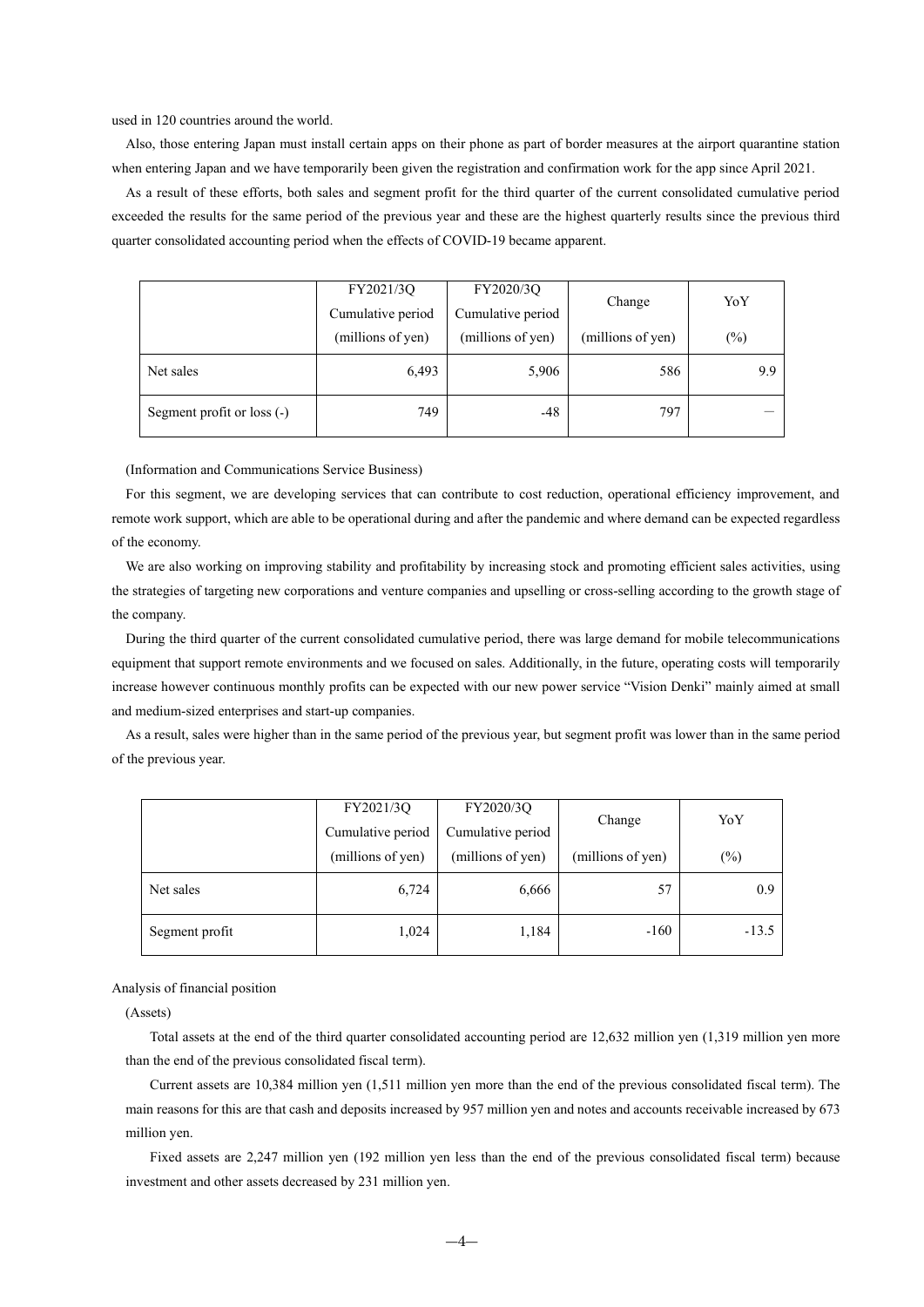## (Liabilities)

Total liabilities at the end of the third quarter consolidated accounting period are 3,129 million yen (586 million more than the end of the previous consolidated fiscal term).

Current liabilities are 3,105 million yen (597 million yen more than the end of the previous consolidated fiscal term). This was due to the increase of bills and accounts payable by 103 million yen, payable income taxes and the like by 60 million yen, and reserve for bonuses by 95 million yen.

Fixed liabilities are 24 million yen (11 million yen less than the end of the previous consolidated fiscal term).

## (Net assets)

Total net assets at the end of the third quarter consolidated accounting period are 9,502 million yen (733 million yen more than the end of the previous consolidated fiscal term).

The main reason for this was the recording of a net income of 702 million yen attributable to owners of the parent.

#### (2) Business and financial challenges that should be prioritized and addressed

During the third quarter of the current consolidated cumulative period, there were no changes in priority business or financial issues that need to be addressed by the Group.

(3) Research and development activities

Not applicable.

3. Important Material Contracts, etc.

During the third quarter of the current consolidated cumulative period, there were no business contracts decided or signed.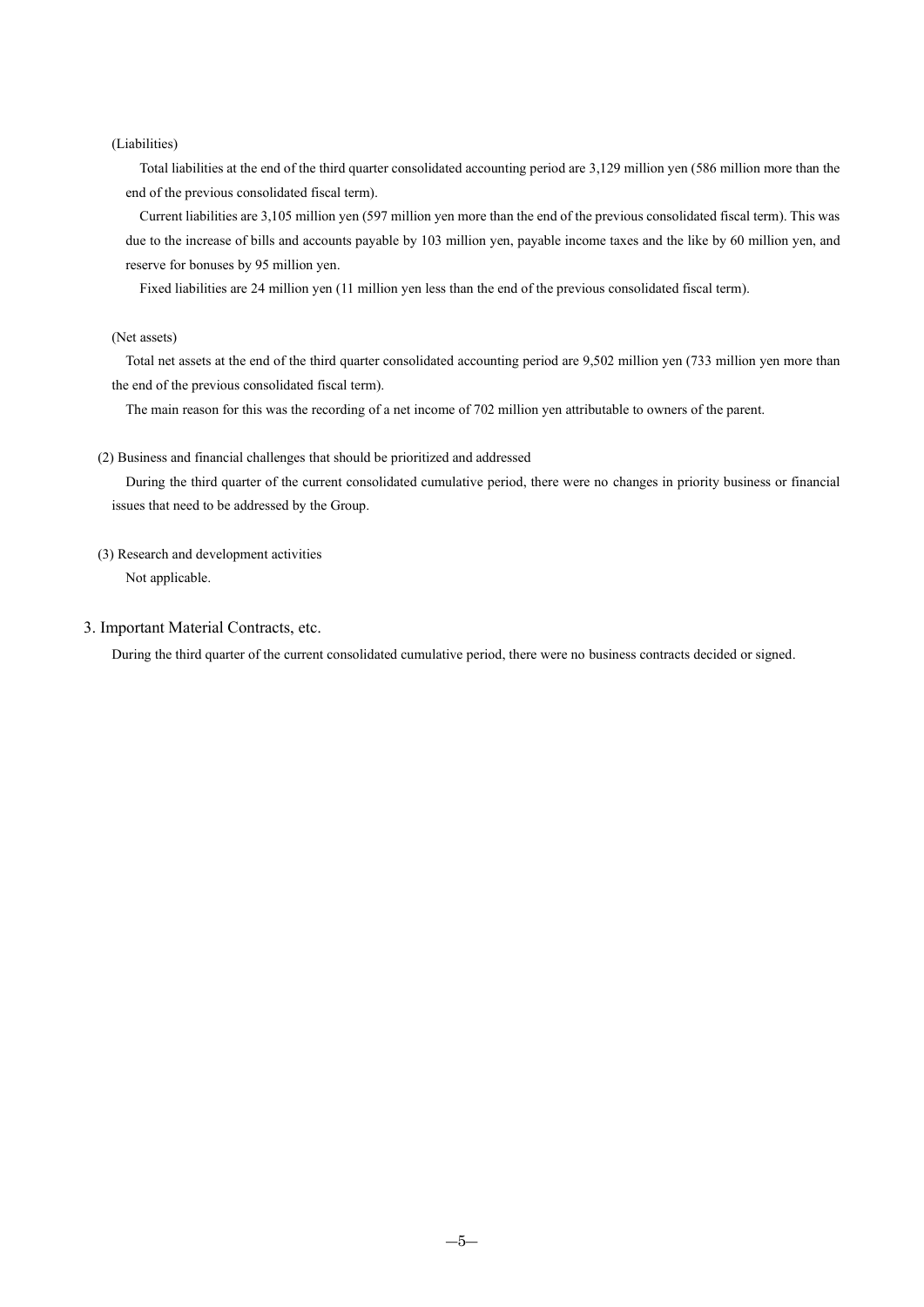# Item 3: Information Related to Vision

# 1. Information Related to Vision's Shares

# (1) Total number of shares

① Shares

| Class        | Total number of shares authorized to be issued (shares) |
|--------------|---------------------------------------------------------|
| Common stock | 123,000,000                                             |
| Total        | 123,000,000                                             |

# ② Issued shares

| Class        | Number of shares issued<br>as of the end of period<br>(September 30, 2021) | Number of shares issues<br>as of the filing date<br>(November 10, 2021) | Stock exchange on which<br>Vision is listed or authorized<br>financial instruments firms<br>association | Description                                                                        |
|--------------|----------------------------------------------------------------------------|-------------------------------------------------------------------------|---------------------------------------------------------------------------------------------------------|------------------------------------------------------------------------------------|
| Common stock | 49,053,000                                                                 | 49,063,500                                                              | Tokyo Stock Exchange<br>(The First Section)                                                             | The<br>of<br>number<br>shares per one unit<br>is<br>shares<br>100<br>of<br>shares. |
| Total        | 49,053,000                                                                 | 49,063,500                                                              |                                                                                                         |                                                                                    |

(Note) Number of shares issues as of the filing date does not include the number of shares issued by exercising stock acquisition rights from November 1, 2021 to the filing date of this quarterly securities report.

(2) Status of stock acquisition rights

- ① Information on stock option limits
	- Not applicable.
- ② Status of other stock acquisition rights Not applicable.
- (3) Exercise status of corporate bonds with stock acquisition rights with exercise price adjustment clause Not applicable.
- (4) Changes in the total number of issued shares, capital, etc.

| Date                     |               | Changes in the   Balance of the | Changes in    | Balance of    | Changes in      | Balance of      |
|--------------------------|---------------|---------------------------------|---------------|---------------|-----------------|-----------------|
|                          |               | total number of total number of | capital       | capital       | capital reserve | capital reserve |
|                          | issued shares | issued shares                   | (thousands of | (thousands of | (thousands of   | (thousands of   |
|                          | (shares)      | (shares)                        | ven)          | ven)          | yen)            | yen)            |
| July 1, 2021 - September | 5,400         | 49,053,000                      | 2,344         | 2,373,469     | 2.344           | 2,191,467       |
| 30, 2021 (Note)          |               |                                 |               |               |                 |                 |

(Note) This is an increase due to the exercise of stock acquisition rights.

## (5) Status of major shareholders

Not applicable for the third quarter ended December 31, 2021.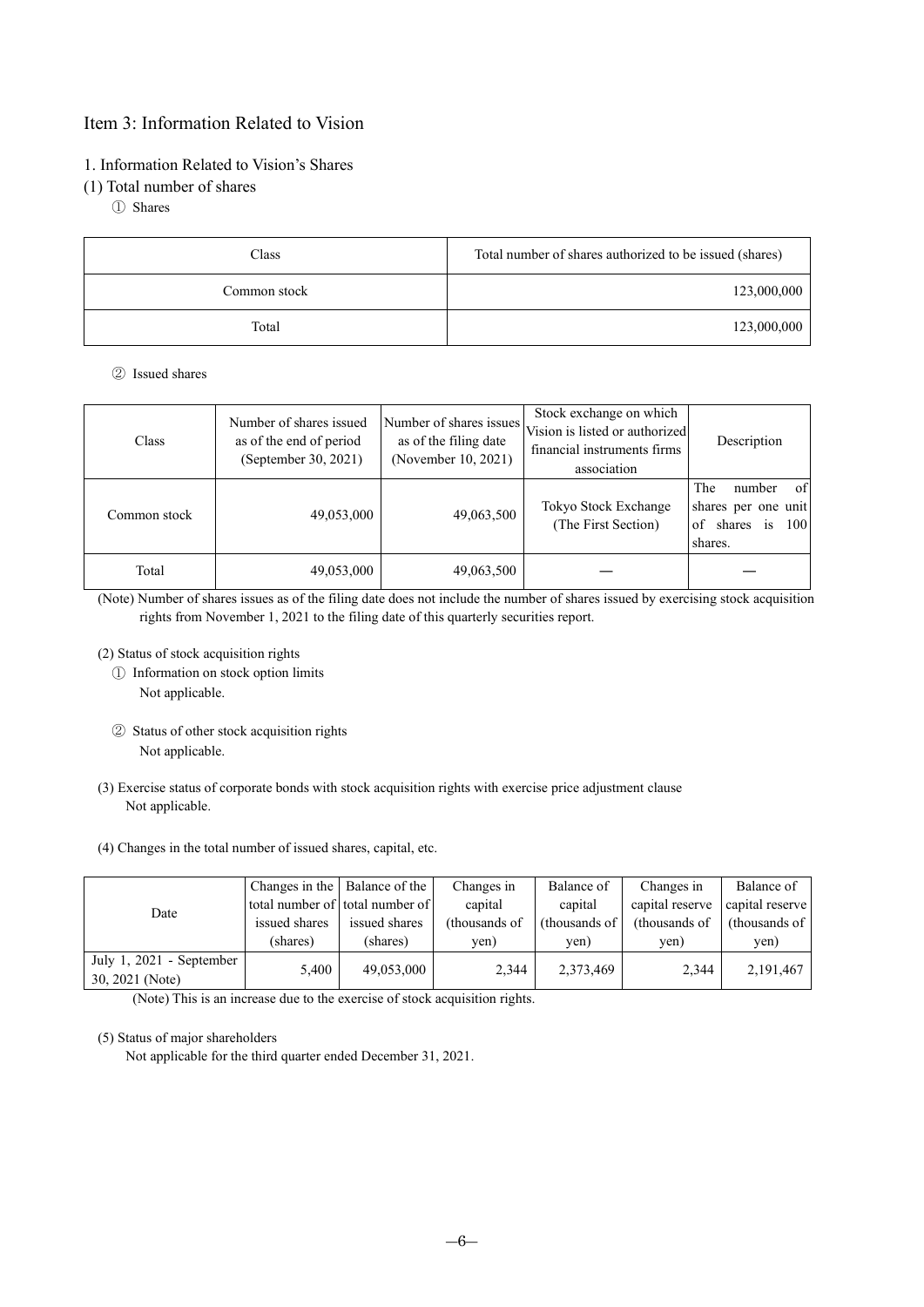# (6) Voting status

① Issued shares

As of September 30, 2021

| Classification                                                 | Number of stock shares                        | Number of voting rights | Description |
|----------------------------------------------------------------|-----------------------------------------------|-------------------------|-------------|
| Shares without voting rights                                   |                                               |                         |             |
| Shares with restricted voting rights<br>(treasury stock, etc.) |                                               |                         |             |
| Shares with restricted voting rights<br>(others)               |                                               |                         |             |
| Shares with full voting rights<br>(treasury stock, etc.)       | (Treasury stock)<br>Common stock<br>1,948,000 |                         |             |
| Shares with full voting rights<br>(others)                     | Common stock<br>47,098,300                    | 470,983                 |             |
| Shares representing less than one<br>unit                      | Common stock<br>6,700                         |                         |             |
| Number of issued shares                                        | 49,053,000                                    |                         |             |
| Total number of voting rights                                  |                                               | 470,983                 |             |

(Note) "Shares representing less than one unit" includes 90 shares of company treasury stock.

# ② Treasury stock

| $1.1$ $1.00$ $1.1$ , $1.00$ $1.1$ |                                          |                                                           |                                                                     |                                            | As of September 30, 2021                                                         |
|-----------------------------------|------------------------------------------|-----------------------------------------------------------|---------------------------------------------------------------------|--------------------------------------------|----------------------------------------------------------------------------------|
| Owner's name                      | Owner's address                          | Number of<br>shares held<br>under<br>own name<br>(shares) | Number of<br>shares held<br>under the name<br>of others<br>(shares) | Total number<br>of shares held<br>(shares) | Ownership<br>percentage of<br>total number of<br>shares<br>outstanding<br>$(\%)$ |
| (Treasury stock)<br>Vision Inc.   | 6-5-1 Nishi-Shinjuku, Shinjuku,<br>Tokyo | 1,948,000                                                 |                                                                     | 1,948,000                                  | 3.97                                                                             |
| Total                             |                                          | 1,948,000                                                 |                                                                     | 1,948,000                                  | 3.97                                                                             |

2. Changes in Directors and Company Auditors Not applicable.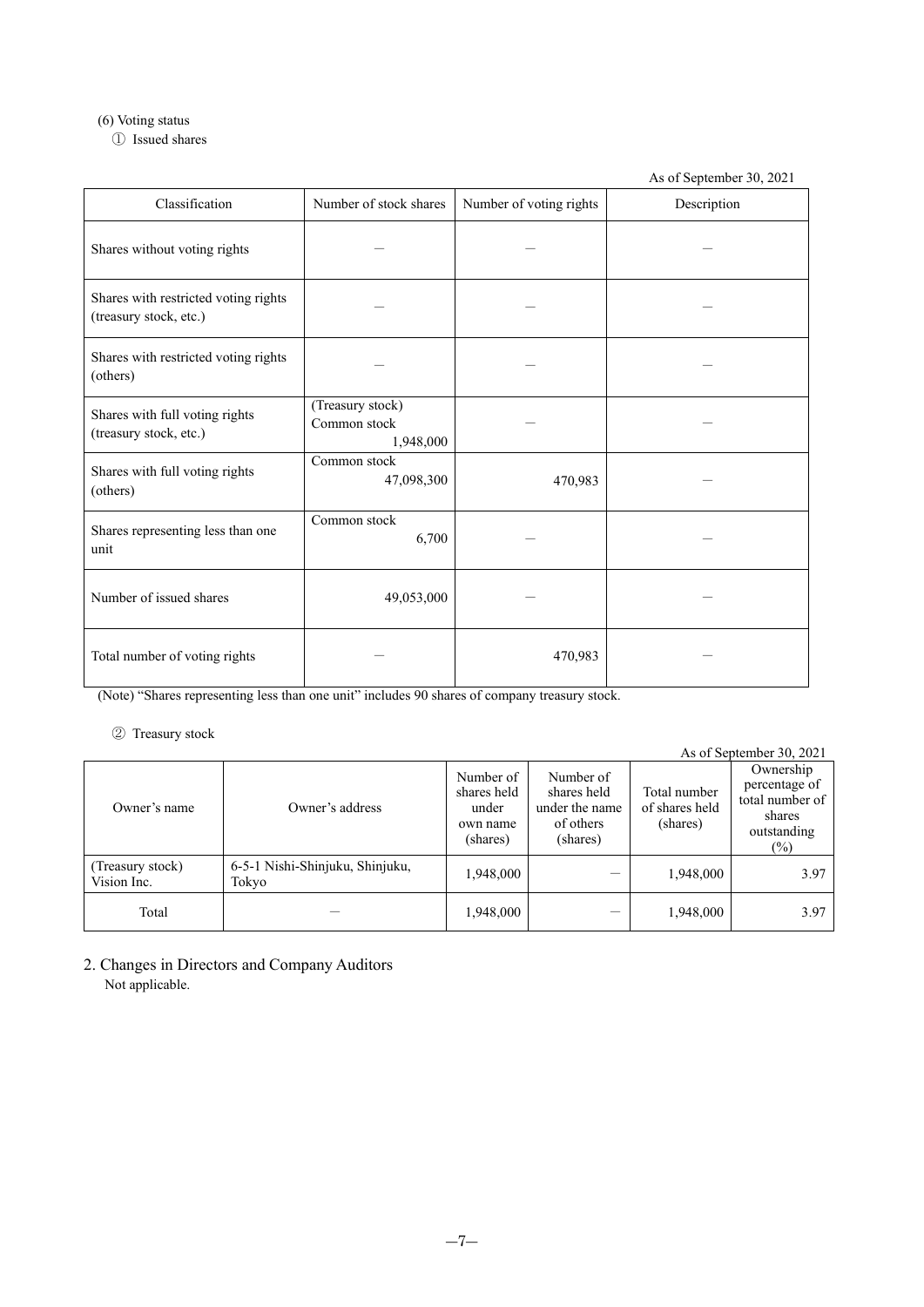# Item 4: Financial Information

# 1. Preparation method of the condensed consolidated financial statements

The condensed consolidated financial statements of Vision have been prepared in accordance with the "Ordinance on Terminology, Forms, and Preparation Methods of Quarterly Consolidated Financial Statements, etc." (Cabinet Office Ordinance No. 64 of 2007).

# 2. Independent auditor's report on quarterly review

Pursuant to Article 193-2, Paragraph 1 of the Financial Instruments and Exchange Act of Japan, the condensed consolidated financial statements for the third quarter ended December 31, 2021 (from July 1, 2021 to September 30, 2021) and the nine months ended December 31, 2021 (from January 1, 2021 to September 30, 2021) have been reviewed by KPMG AZSA LLC.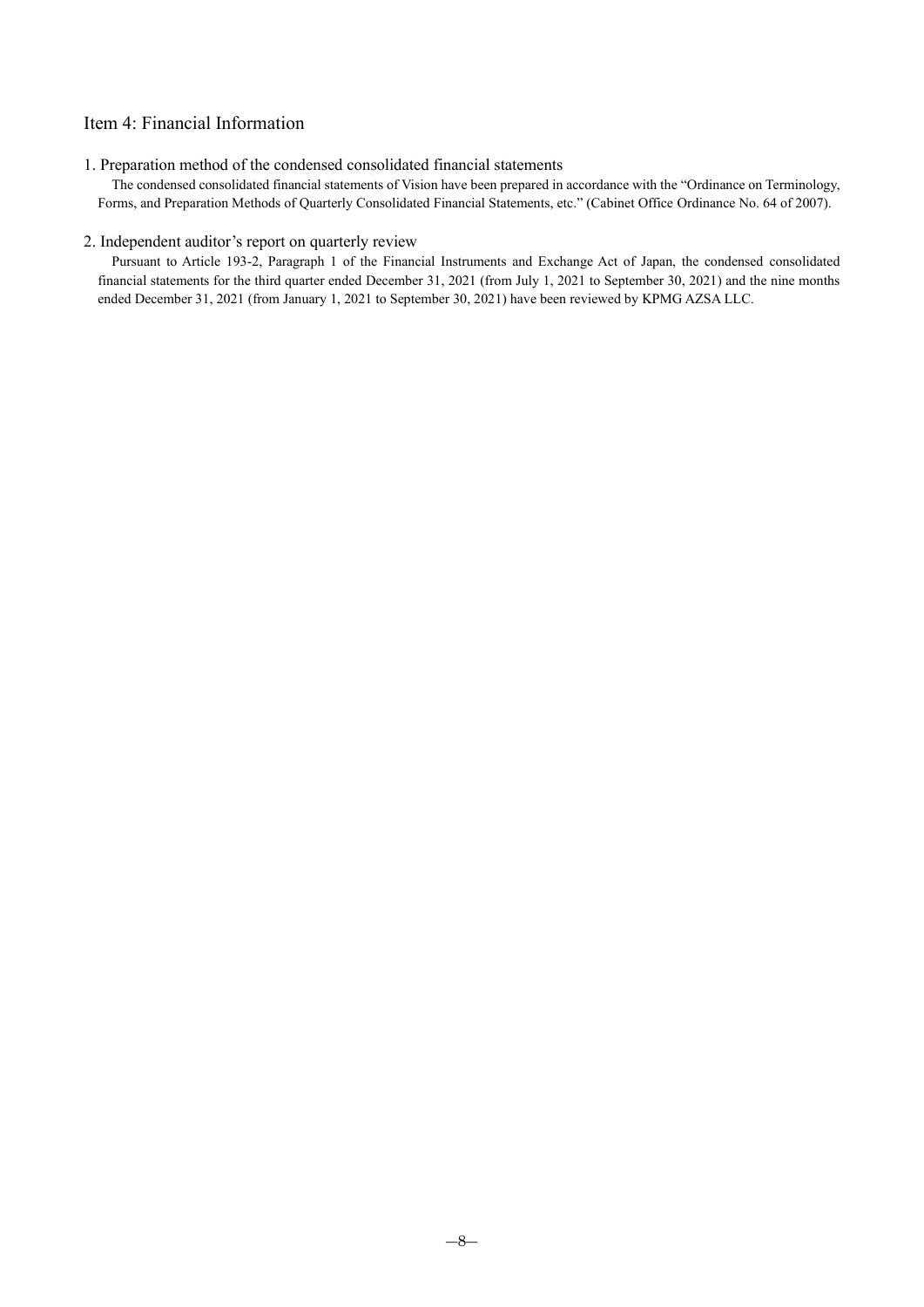# 1. Quarterly Consolidated Financial Statements

(1) Quarterly Consolidated Balance Sheet

| (Thousands of yen)                                    |                         |                          |  |
|-------------------------------------------------------|-------------------------|--------------------------|--|
|                                                       | As of December 31, 2020 | As of September 30, 2021 |  |
| Assets                                                |                         |                          |  |
| Current assets                                        |                         |                          |  |
| Cash and deposits                                     | 6,650,318               | 7,608,099                |  |
| Notes and accounts receivable - trade                 | 1,428,842               | 2,102,102                |  |
| Products                                              | 125,303                 | 166,970                  |  |
| Supplies                                              | 4,748                   | 9,154                    |  |
| Other                                                 | 724,808                 | 572,132                  |  |
| Allowance for doubtful accounts                       | $-61,666$               | $-74,132$                |  |
| Total current assets                                  | 8,872,354               | 10,384,327               |  |
| Fixed assets                                          |                         |                          |  |
| Tangible fixed assets                                 | 342,989                 | 382,164                  |  |
| Intangible fixed assets                               | 196,721                 | 195,852                  |  |
| Investments and other assets                          |                         |                          |  |
| Other                                                 | 1,949,361               | 1,724,294                |  |
| Allowance for doubtful accounts                       | $-48,393$               | $-54,344$                |  |
| Total investments and other assets                    | 1,900,967               | 1,669,949                |  |
| Total fixed assets                                    | 2,440,679               | 2,247,966                |  |
| <b>Total</b> assets                                   | 11,313,034              | 12,632,294               |  |
| Liabilities                                           |                         |                          |  |
| Current liabilities                                   |                         |                          |  |
| Notes and accounts payable - trade                    | 716,837                 | 820,478                  |  |
| Income taxes payable                                  | 55,918                  | 116,644                  |  |
| Provision for bonuses                                 | 159,001                 | 254,999                  |  |
| Short-term surrender fees reserve                     | 49,271                  | 51,563                   |  |
| Other                                                 | 1,526,752               | 1,862,088                |  |
| Total current liabilities                             | 2,507,781               | 3,105,773                |  |
| <b>Fixed liabilities</b>                              |                         |                          |  |
| Other                                                 | 36,080                  | 24,207                   |  |
| Total fixed liabilities                               | 36,080                  | 24,207                   |  |
| <b>Total liabilities</b>                              | 2,543,862               | 3,129,981                |  |
| Net assets                                            |                         |                          |  |
| Shareholders' equity                                  |                         |                          |  |
| Share capital                                         | 2,363,785               | 2,373,469                |  |
| Capital surplus                                       | 2,396,243               | 2,405,927                |  |
| Retained earnings                                     | 6,359,377               | 7,061,387                |  |
| Treasury stock                                        | $-2,416,784$            | $-2,416,841$             |  |
| Total shareholders' equity                            | 8,702,621               | 9,423,942                |  |
| Other accumulated comprehensive income                |                         |                          |  |
| Valuation difference on available-for-sale securities | 47,618                  | 39,315                   |  |
| Deferred gains or losses on hedges                    | $-721$                  |                          |  |
| Foreign currency translation adjustment               | $-2,549$                | 30,227                   |  |
| Total other accumulated comprehensive income          | 44,347                  | 69,542                   |  |
| Subscription rights to shares                         | 21,344                  | 6,288                    |  |
| Non-controlling interests                             | 859                     | 2,538                    |  |
| Total net assets                                      | 8,769,171               | 9,502,312                |  |
| Total liabilities and net assets                      | 11,313,034              | 12,632,294               |  |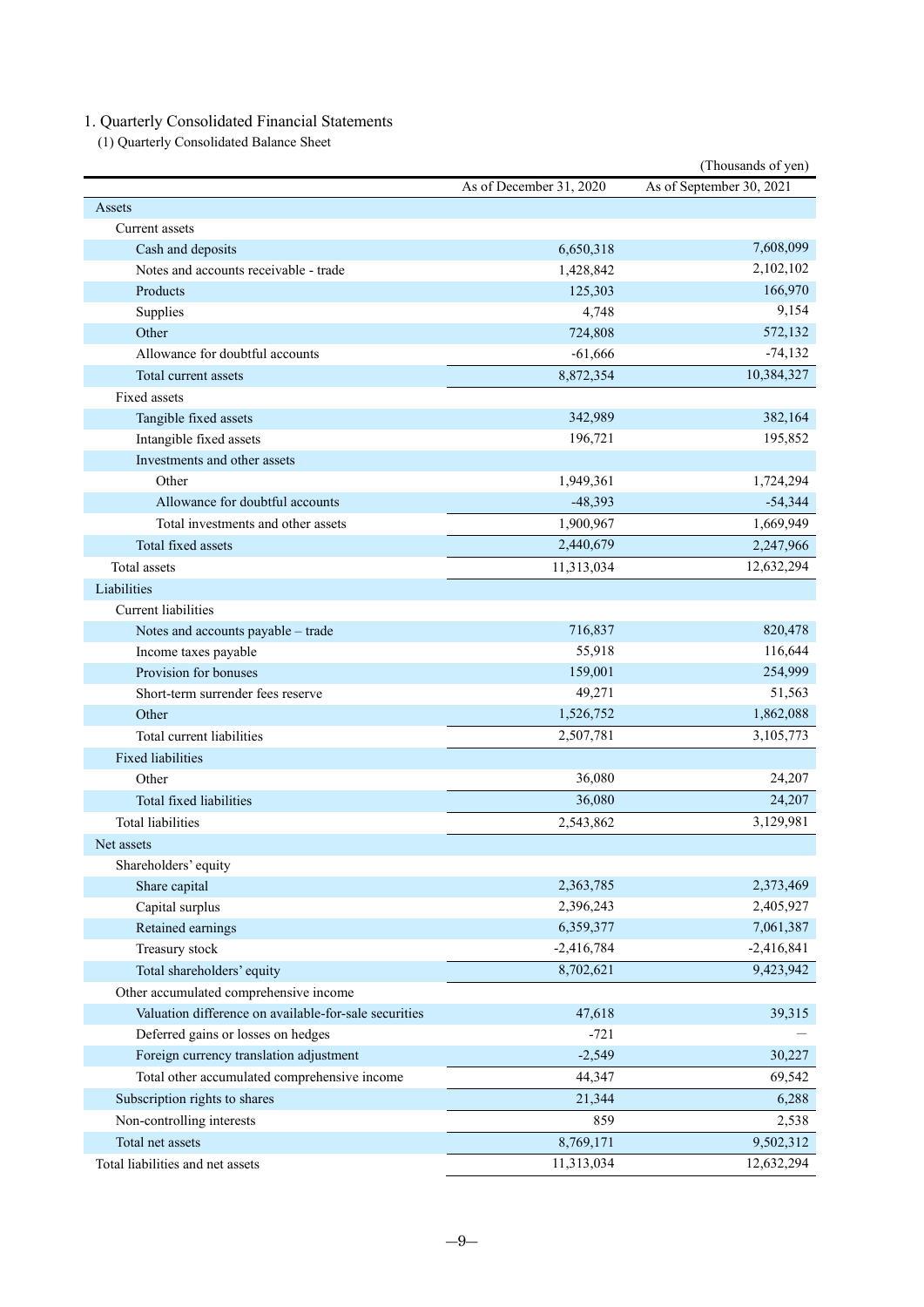# (2) Quarterly Consolidated Statement of Profit or Loss and Comprehensive Income

Quarterly Consolidated Statement of Profit or Loss

Consolidated Cumulative Third Quarter

|                                                                           |                                         | (Thousands of yen)                      |
|---------------------------------------------------------------------------|-----------------------------------------|-----------------------------------------|
|                                                                           | Nine months ended September<br>30, 2020 | Nine months ended September<br>30, 2021 |
| Net sales                                                                 | 13,108,091                              | 13,392,003                              |
| Cost of sales                                                             | 6,284,066                               | 6,573,667                               |
| Gross profit                                                              | 6,824,025                               | 6,818,335                               |
| Selling, general, and administrative expenses                             | 6,765,844                               | 5,804,960                               |
| Operating profit                                                          | 58,180                                  | 1,013,375                               |
| Non-operating income                                                      |                                         |                                         |
| Interest income                                                           | 732                                     | 607                                     |
| Dividends earned                                                          | 1,500                                   | 1,500                                   |
| Currency exchange gain                                                    | 8,320                                   | 24,206                                  |
| Subsidy income                                                            | 106,456                                 | 3,804                                   |
| Other                                                                     | 7,674                                   | 6,397                                   |
| Total non-operating income                                                | 124,684                                 | 36,516                                  |
| Non-operating expenses                                                    |                                         |                                         |
| Interest expenses                                                         | 5,249                                   | 5                                       |
| Payment fees                                                              | 8,643                                   | 4,151                                   |
| Other                                                                     | 1,158                                   | 3,600                                   |
| Total non-operating expenses                                              | 15,051                                  | 7,756                                   |
| Ordinary profit                                                           | 167,813                                 | 1,042,134                               |
| Extraordinary income                                                      |                                         |                                         |
| Gain on reversal of stock acquisition rights                              |                                         | 14,940                                  |
| Gain on sale of fixed assets                                              | 4,793                                   | 649                                     |
| Gain on sale of investments in securities                                 | 3,402                                   |                                         |
| Gain on sale of shares of subsidiary                                      | 62,867                                  |                                         |
| Total extraordinary income                                                | 71,063                                  | 15,590                                  |
| <b>Extraordinary</b> losses                                               |                                         |                                         |
| Losses on retirement of fixed assets                                      | 1,176                                   | 2,039                                   |
| Losses on lease cancellations                                             | 6,469                                   |                                         |
| Losses on revaluation of investments in securities                        | 187,658                                 | 17,335                                  |
| Office relocation costs                                                   | 7,070                                   |                                         |
| Impairment losses                                                         | 1,395,072                               |                                         |
| Total extraordinary losses                                                | 1,597,447                               | 19,375                                  |
| Profit or loss (-) before tax adjustment                                  | $-1,358,570$                            | 1,038,349                               |
| Corporate, resident, and business taxes                                   | 113,945                                 | 138,190                                 |
| Deferred income tax                                                       | $-244,616$                              | 196,469                                 |
| Total income taxes                                                        | $-130,671$                              | 334,659                                 |
| Quarterly profit or loss (-)                                              | $-1,227,898$                            | 703,690                                 |
| Quarterly profit or loss (-) attributable to non-controlling<br>interests | $-1,564$                                | 1,679                                   |
| Quarterly profit or loss (-) attributable to owners of parent             | $-1,226,334$                            | 702,010                                 |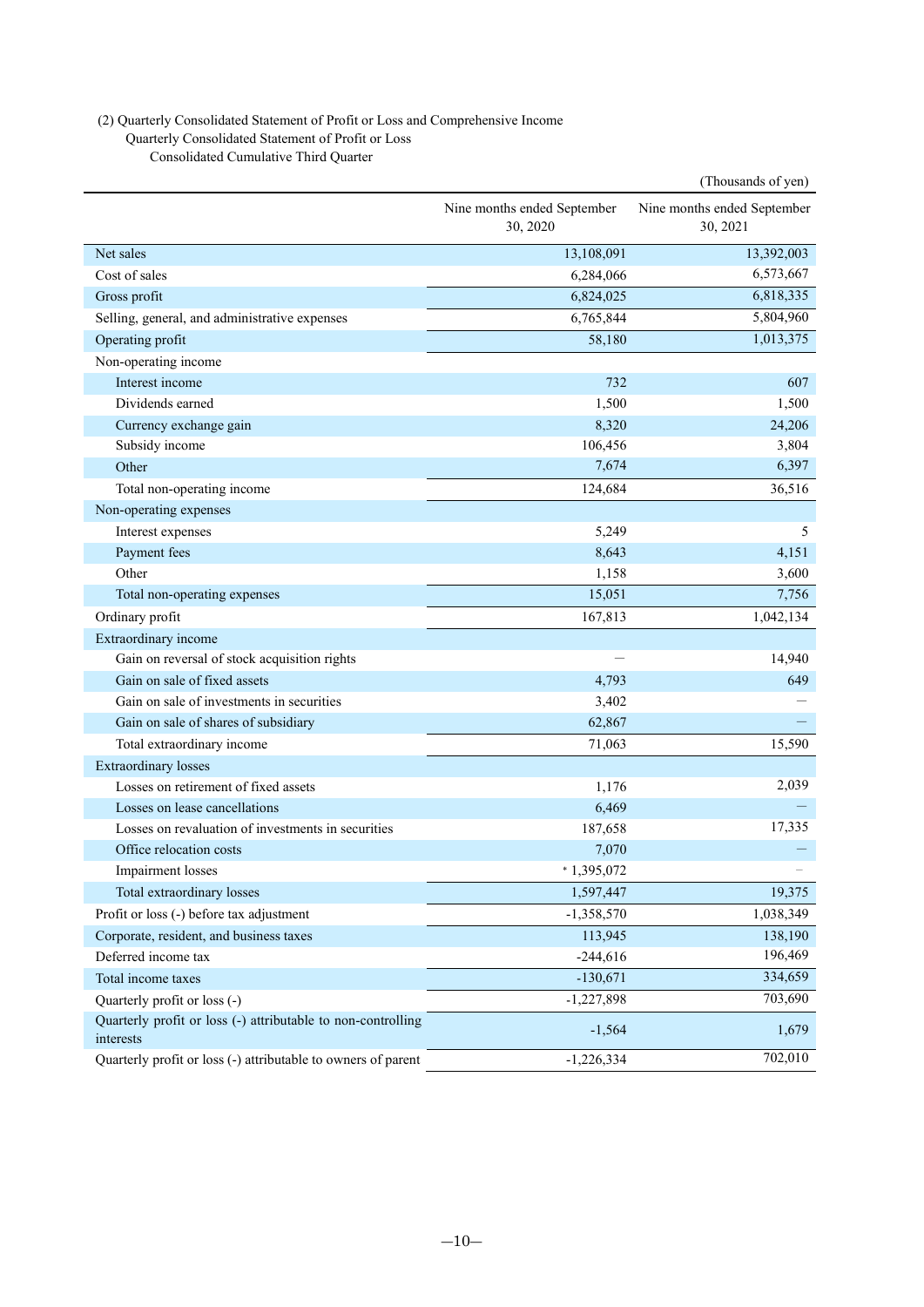# Quarterly Consolidated Statement of Comprehensive Income

Consolidated Cumulative Third Quarter

|                                                                         |                                         | (Thousands of yen)                      |
|-------------------------------------------------------------------------|-----------------------------------------|-----------------------------------------|
|                                                                         | Nine months ended September 30,<br>2020 | Nine months ended<br>September 30, 2021 |
| Quarterly comprehensive income or loss (-)                              | $-1,227,898$                            | 703,690                                 |
| Other comprehensive income                                              |                                         |                                         |
| Other valuation difference on hedges                                    | 47,040                                  | $-8,302$                                |
| Deferred gains or losses on hedges                                      | $-19,251$                               | 721                                     |
| Foreign currency translation reserve                                    | $-5,258$                                | 32,777                                  |
| Total other comprehensive income                                        | 22,530                                  | 25,195                                  |
| Quarterly comprehensive income                                          | $-1,205,368$                            | 728,885                                 |
| (Breakdown)                                                             |                                         |                                         |
| Quarterly comprehensive income related to owners of<br>the parent       | $-1,203,803$                            | 727,205                                 |
| Quarterly comprehensive income related to non-<br>controlling interests | $-1,564$                                | 1,679                                   |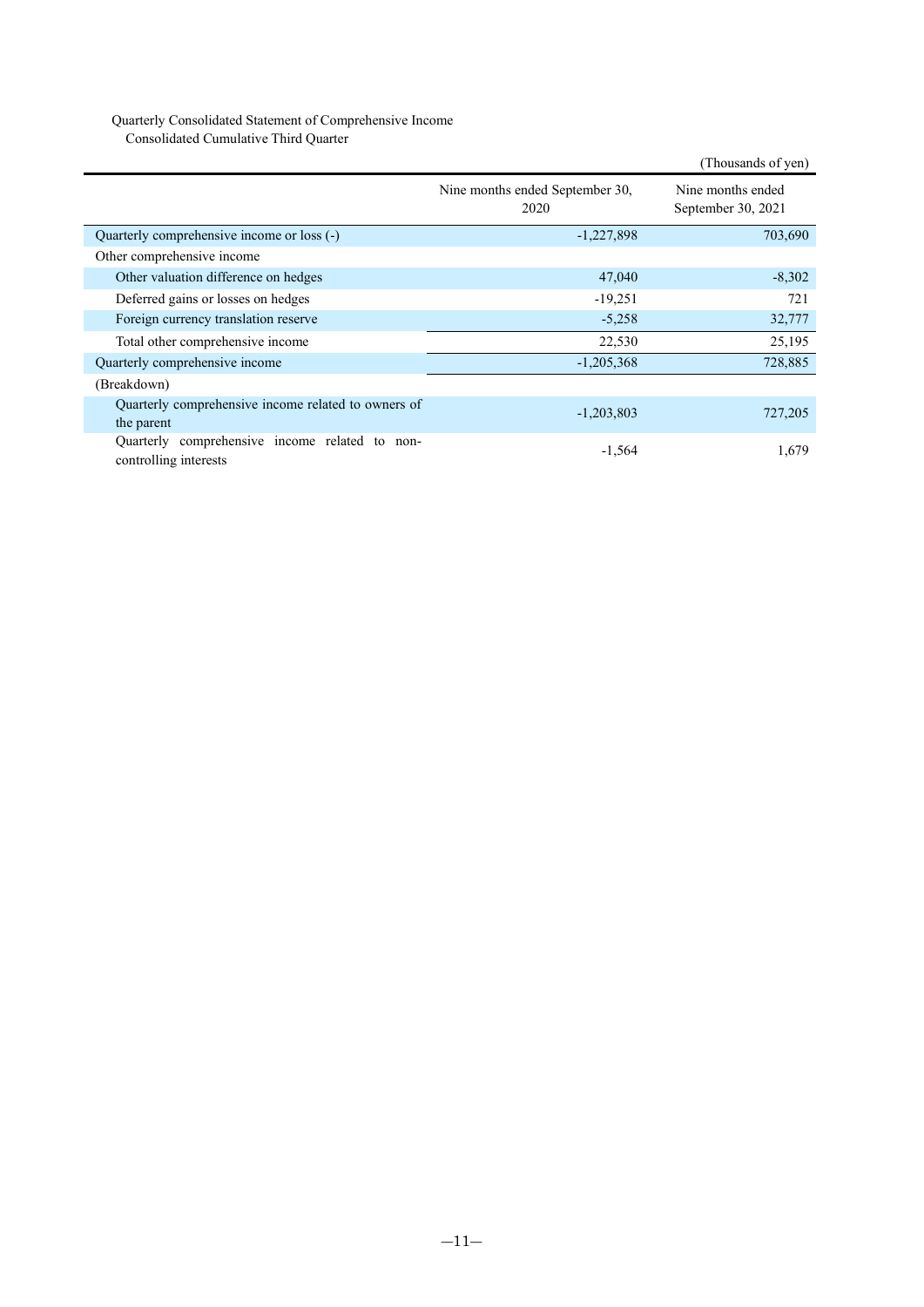#### Notes:

(Additional information)

(Accounting estimate for the effects of the COVID-19 pandemic)

Although there is great uncertainty about the economic impact of COVID-19 and predicting the future is difficult, the recoverability of deferred tax assets and fixed assets will be based on the assumptions of changes in the business environment as follows and we will make accounting estimates for impairment losses.

Regarding assumptions and accounting estimates, including the time when the effects of pandemic will converge, as stated in the report for the previous consolidated fiscal year, demand for the "GLOBAL WiFi" business will partially recover from the fourth quarter. However, we have revised the forecast so there will be a delay by about six months. On the other hand, by continuing to capture the domestic demand for Wi-Fi devices, we are maintaining business performance that exceeds expectations. We have comprehensively evaluated these circumstances and determined that future estimates will not change.

In addition, there are no significant changes in the Information and Communications Services business and we continue to forecast that the impact will be minor.

(Quarterly Consolidated Statement of Profit or Loss)

Impairment loss

FY2020/3Q Cumulative period (January 1, 2020 - September 30, 2020)

Impairment losses for the following asset groups were recorded during the third quarter of the current consolidated cumulative period.

| Place                                 | User          |                      | Amount of impairment    |  |
|---------------------------------------|---------------|----------------------|-------------------------|--|
|                                       |               | Category             | loss (Thousands of yen) |  |
|                                       |               | Rental assets        | 577,254                 |  |
|                                       |               | Software             | 378,128                 |  |
|                                       | "GLOBAL WiFi" | Tools, utensils, and | 173,183                 |  |
| Vision Inc.<br>(Shinjuku City, Tokyo) |               | equipment            |                         |  |
|                                       |               | Other                | 80,577                  |  |
|                                       | ProDrivers    | Software             | 18,408                  |  |
|                                       |               | Other                | 22,940                  |  |
|                                       |               | Goodwill             | 119,924                 |  |
| ProDrivers<br>(Nerima City, Tokyo)    | ProDrivers    | Leased assets        | 24,493                  |  |
|                                       |               | Other                | 161                     |  |

#### (1) Overview of impairment loss according to asset group

(2) Background to recording impairment loss

As a result of promptly reviewing the business plan because of the impact of the COVID-19 pandemic and considering future profit outlook and recoverability, the rental assets, software, tools, and equipment related to the Vision GLOBAL WiFi as well as software, equipment, goodwill, and leased assets relating to the chauffeur driven car sharing service, ProDrivers were decided to have recoverable value of zero and impairment loss was recorded.

(3) Method of grouping assets

In calculating impairment losses, the Group organizes assets by the smallest unit that generates cash flow and is largely independent of other assets or asset groups.

(4) Calculation method of recoverable amount

The recoverable value of "GLOBAL WiFi", is measured by the value in use which is calculated assuming that the recoverable amount is zero because no future cash flow is expected.

The recoverable value of assets related to the chauffeur driven car sharing service, ProDrivers, is measured by the net selling price and the leased assets are based on the disposal price.

Since it is difficult to sell or divert other assets to others, the net selling price is calculated to be zero.

FY2021/3Q Cumulative period (January 1, 2021 - September 30, 2021) Not applicable.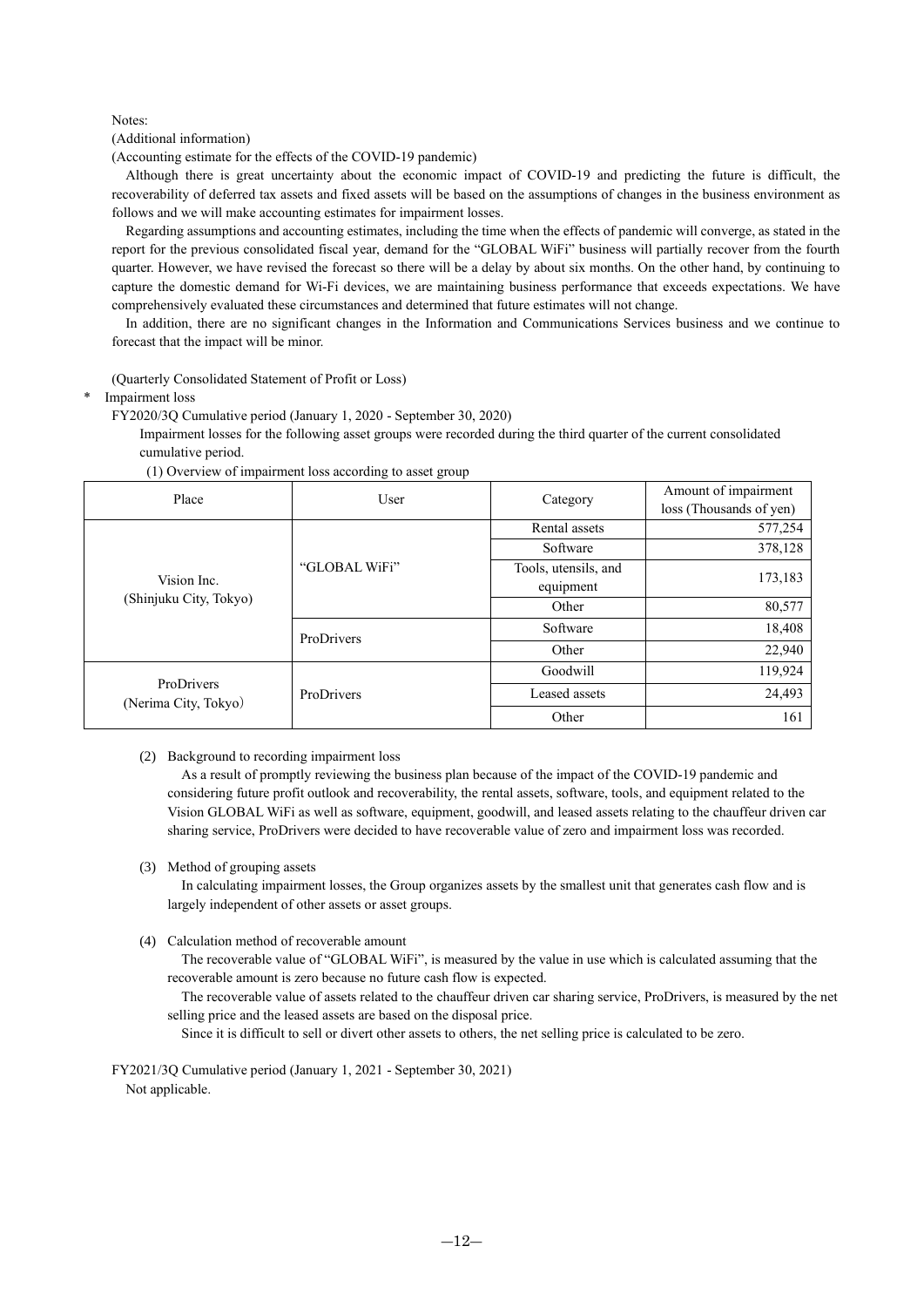### (Quarterly consolidated cash flow statement)

We have not prepared a quarterly consolidated cash flow statement for the third quarter consolidated cumulative period. The depreciation costs (including depreciation costs for intangible fixed assets excluding goodwill) and goodwill depreciation for the third quarter consolidated cumulative period are as follows.

|                                          | FY2020/3Q Cumulative period                                        | FY2021/3Q Cumulative period<br>(January 1, 2020 - September 30, 2020) (January 1, 2021 - September 30, 2021) |
|------------------------------------------|--------------------------------------------------------------------|--------------------------------------------------------------------------------------------------------------|
| Depreciation                             | 483,424 thousand yen                                               | 84,985 thousand yen                                                                                          |
| Goodwill depreciation                    | 19,555 thousand yen                                                | 14,870 thousand yen                                                                                          |
| (Shareholders' equity)<br>Dividend paid. | FY2020/3Q Cumulative period (January 1, 2020 - September 30, 2020) |                                                                                                              |

Not applicable.

- 2. Of the dividends whose recorded date are in the third quarter consolidated cumulative period, the effective date of the dividend is after the last day of the third quarter consolidated accounting period. Not applicable.
- 3. Significant fluctuations in shareholders' equity

Based on the resolution of the Board of Directors held on February 21, 2020, the Company has acquired 909,000 shares of treasury stock by market purchase method. As a result, treasury stock increased by 985,674 thousand yen during the third quarter consolidated cumulative period and increased by 2,416,784 thousand yen at the end of the third quarter consolidated accounting period.

FY2021/3Q Cumulative period (January 1, 2021 - September 30, 2021) 1. Dividend payment amount Not applicable.

- 2. Of the dividends whose recorded date are in the third quarter consolidated cumulative period, the effective date of the dividend is after the last day of the third quarter consolidated accounting period. Not applicable.
- 3. Significant fluctuations in shareholders' equity Not applicable.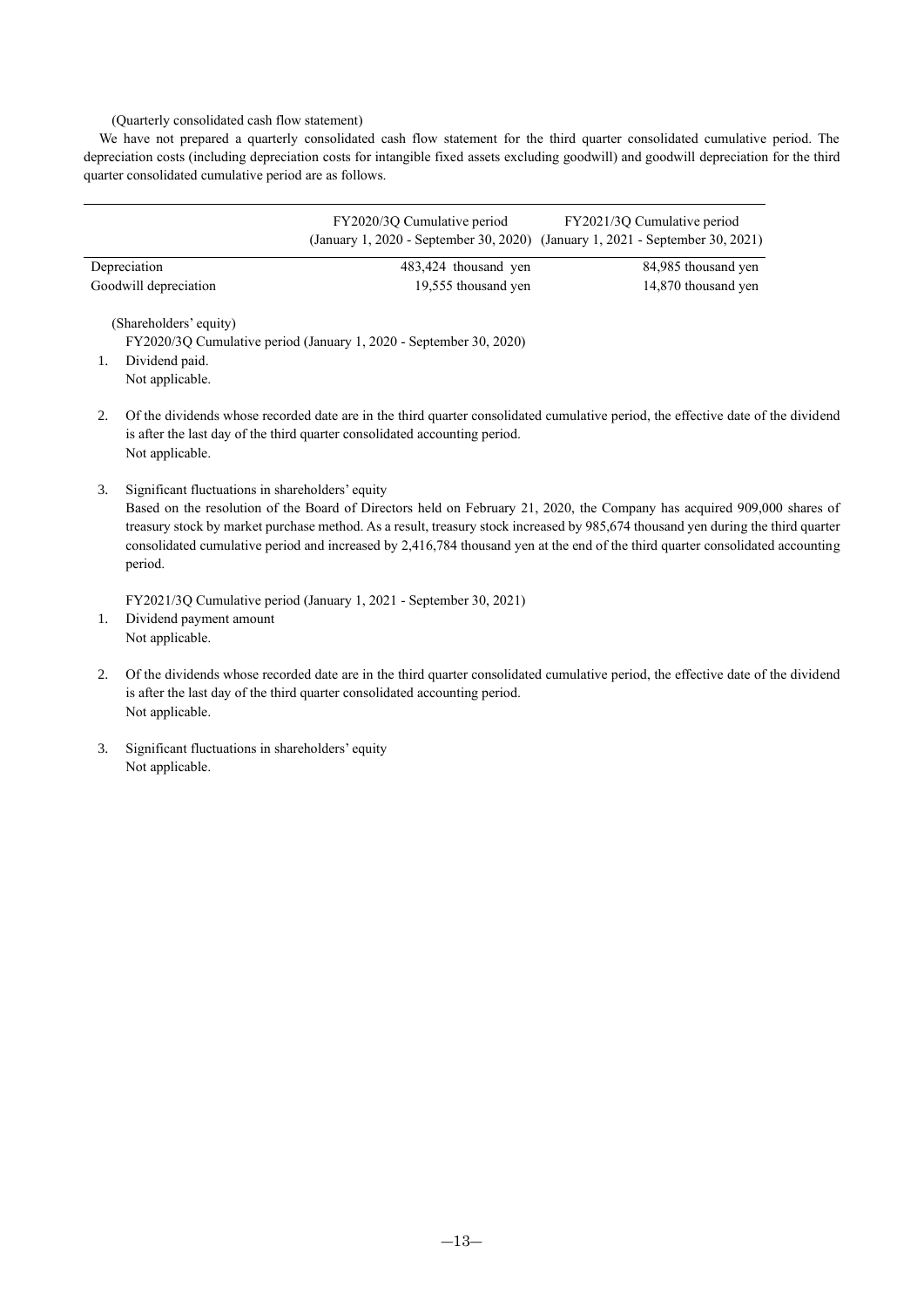(Segment Information, etc.)

Segment Information

Ⅰ. FY2020/3Q Cumulative period (January 1, 2020 - September 30, 2020)

|                                                                                                                                |                  |                                              |            |                   |                                  |                         | (Thousands of yen)              |
|--------------------------------------------------------------------------------------------------------------------------------|------------------|----------------------------------------------|------------|-------------------|----------------------------------|-------------------------|---------------------------------|
| Reporting segment                                                                                                              |                  |                                              |            |                   | <b>Ouarterly</b><br>consolidated |                         |                                 |
|                                                                                                                                | "GLOBAL<br>WiFi" | Information and<br>Communications<br>Service | Total      | Other<br>(Note 1) | Total                            | Adjustments<br>(Note 2) | income<br>statement<br>(Note 3) |
| Net sales                                                                                                                      |                  |                                              |            |                   |                                  |                         |                                 |
| Sales to external<br>customers                                                                                                 | 5,906,654        | 6,663,529                                    | 12,570,183 | 537,908           | 13,108,091                       |                         | 13,108,091                      |
| Intersegment sales<br>and transfers                                                                                            |                  | 2,999                                        | 2.999      | 555               | 3,555                            | $-3,555$                |                                 |
| Total                                                                                                                          | 5,906,654        | 6,666,528                                    | 12,573,183 | 538,463           | 13,111,646                       | $-3,555$                | 13,108,091                      |
| Segment profit or<br>$loss(-)$                                                                                                 | $-48,462$        | 1,184,885                                    | 1,136,422  | $-355,926$        | 780,496                          | $-722,316$              | 58,180                          |
| (Note) 1. The "Other" category is for businesses that are not included in the reporting segment such as ProDrivers, media, and |                  |                                              |            |                   |                                  |                         |                                 |

1. Information on net sales and profit or loss by reporting segment

(Note) 1. The "Other" category is for businesses that are not included in the reporting segment such as ProDrivers, media, and catalog sales businesses.

2. The segment loss adjustment of -722,316 thousand yen is a company-wide expense that is not allocated to each reporting segment. These are mainly general and administrative expenses that do not belong to the reporting segment.

3. Segment profit is adjusted to the operating profit of the quarterly consolidated income statement.

2. Information on impairment loss of fixed assets by reporting segment as it relates to matters such as goodwill. (Major impairment losses that relate to fixed assets)

The profitability of the "GLOBAL WiFi" and ProDrivers businesses included in the "Other" category have declined and recovery of the investment amount is no longer expected, therefore the book value of assets (including goodwill) has been reduced to the recoverable amount.

The amount of impairment losses for the consolidated cumulative third quarter is 1,395,072 thousand yen. The recorded segment losses are 1,209,144 thousand yen for "GLOBAL WiFi" and 185,928 thousand yen for ProDrivers.

(Significant fluctuations in the financial value of goodwill)

The ProDrivers business included in the "Other" category had its goodwill value decrease by 119,924 thousand yen in the third quarter of the current fiscal year due to the recording of a goodwill impairment loss.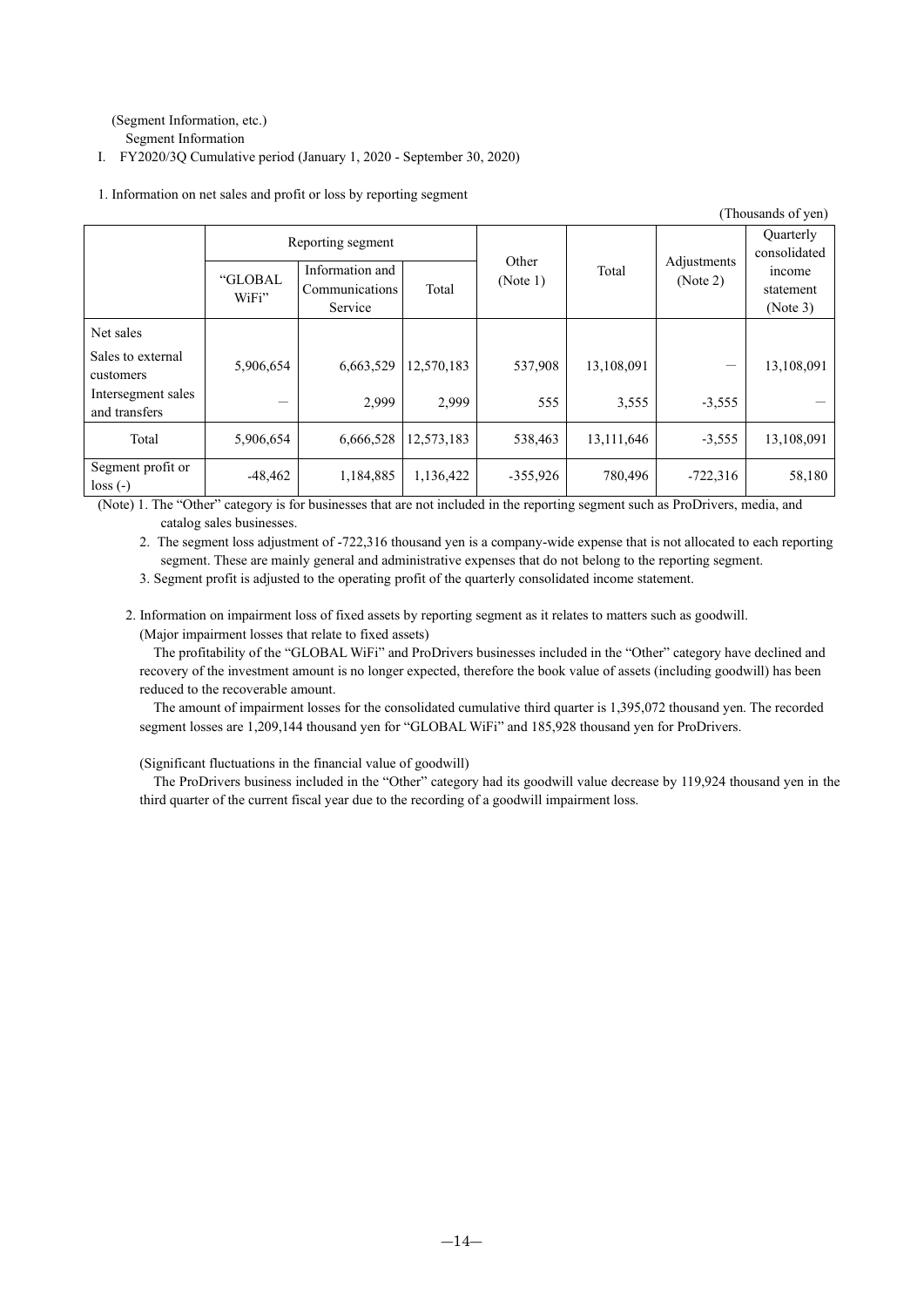## Ⅱ. FY2021/3Q Cumulative period (January 1, 2021 - September 30, 2021)

| (Thousands of yen)                  |                   |                                              |            |                   |            |                                  |                                 |
|-------------------------------------|-------------------|----------------------------------------------|------------|-------------------|------------|----------------------------------|---------------------------------|
|                                     | Reporting segment |                                              |            |                   |            | <b>Ouarterly</b><br>consolidated |                                 |
|                                     | "GLOBAL<br>WiFi"  | Information and<br>Communications<br>Service | Total      | Other<br>(Note 1) | Total      | Adjustments<br>(Note 2)          | income<br>statement<br>(Note 3) |
| Net sales                           |                   |                                              |            |                   |            |                                  |                                 |
| Sales to external<br>customers      | 6,493,547         | 6,723,650                                    | 13,217,198 | 174,805           | 13,392,003 |                                  | 13,392,003                      |
| Intersegment sales<br>and transfers | -                 | 478                                          | 478        | 6,915             | 7,393      | $-7,393$                         |                                 |
| Total                               | 6,493,547         | 6,724,128                                    | 13,217,676 | 181,720           | 13,399,397 | $-7,393$                         | 13,392,003                      |
| Segment profit or<br>$loss(-)$      | 749,348           | 1,024,461                                    | 1,773,809  | $-62,307$         | 1,711,501  | $-698,126$                       | 1,013,375                       |

1. Information on net sales and profit or loss by reporting segment

(Note) 1. The "Other" category is for businesses that are not included in the reporting segment such as ProDrivers, media, and catalog sales businesses.

2. The segment loss adjustment of -698,126 thousand yen is a company-wide expense that is not allocated to each reporting segment. These are mainly general and administrative expenses that do not belong to the reporting segment.

3. Segment profit is adjusted to the operating profit of the quarterly consolidated income statement.

2. Information on impairment loss on fixed assets or goodwill by reporting segment Not applicable.

### (Information on per share)

Basic earnings per share and calculation basis and diluted earnings per share and calculation basis are as follows.

| Item                                                                                                                                                                                                                                       | FY2020/3Q Cumulative period<br>January 1, 2020 - September 30, 2020 | FY2021/3Q Cumulative period<br>January 1, 2021 - September 30, 2021                                                                                                                                                                  |
|--------------------------------------------------------------------------------------------------------------------------------------------------------------------------------------------------------------------------------------------|---------------------------------------------------------------------|--------------------------------------------------------------------------------------------------------------------------------------------------------------------------------------------------------------------------------------|
| (1) Basic earnings per share                                                                                                                                                                                                               | $-25.94$ yen                                                        | 14.91 yen                                                                                                                                                                                                                            |
| (Calculation basis)                                                                                                                                                                                                                        |                                                                     |                                                                                                                                                                                                                                      |
| Profit attributable to owners of parent (thousands of<br>yen)                                                                                                                                                                              | $-1,226,334$                                                        | 702,010                                                                                                                                                                                                                              |
| Amount not attributable to ordinary shareholders<br>(thousands of yen)                                                                                                                                                                     |                                                                     |                                                                                                                                                                                                                                      |
| Profit attributable to owners of parent for common<br>stock (thousands of yen)                                                                                                                                                             | $-1,226,334$                                                        | 702,010                                                                                                                                                                                                                              |
| Average number of shares of common stock                                                                                                                                                                                                   | 47,270,324                                                          | 47,090,561                                                                                                                                                                                                                           |
| (2) Diluted earnings per share                                                                                                                                                                                                             |                                                                     | 14.50 yen                                                                                                                                                                                                                            |
| (Calculation basis)                                                                                                                                                                                                                        |                                                                     |                                                                                                                                                                                                                                      |
| Profit adjustment attributable to owners of the parent<br>(thousands of yen)                                                                                                                                                               |                                                                     |                                                                                                                                                                                                                                      |
| Increase in common stock                                                                                                                                                                                                                   |                                                                     | 1,325,778                                                                                                                                                                                                                            |
| Summary of potential shares that were not included in<br>the calculation of diluted earnings per share because<br>they don't have a diluting effect and changed<br>significantly since the end of the previous consolidated<br>fiscal year |                                                                     | Stock acquisition rights (2,801,400<br>shares of common stock) resolved by<br>the Board of Directors on November<br>13, 2017 have been determined to not<br>meet exercise conditions and were all<br>extinguished on March 29, 2021. |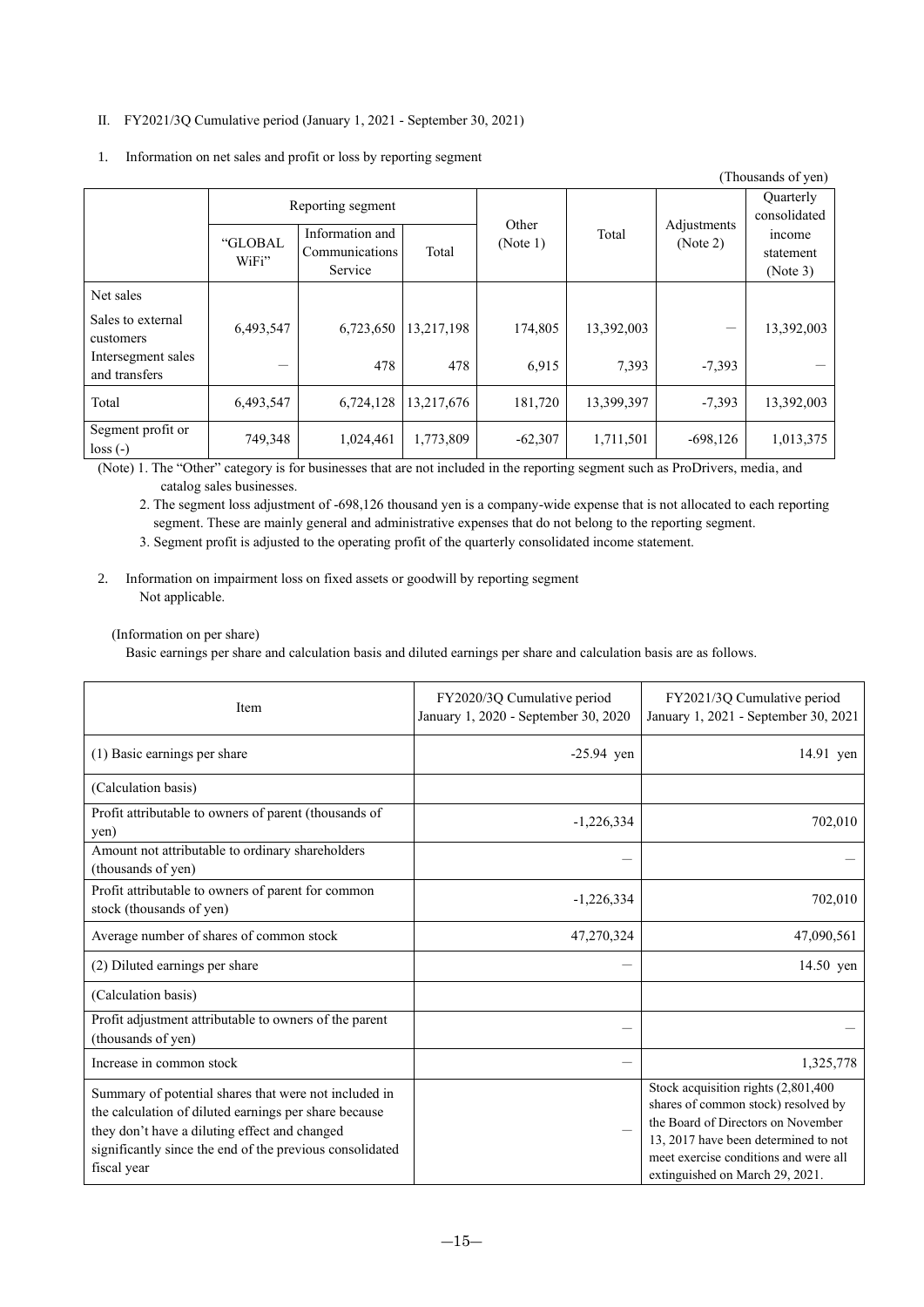(Note) Diluted earnings per share for the third quarter of the previous fiscal year are not stated because there is a net loss per share, although there are residual shares.

(Important subsequent events)

(About the share delivery)

The Company resolved at a Board of Directors meeting held on October 18, 2021 to execute a share delivery referred through which we will become the parent company and adval Corp. (hereinafter referred to as "adval") will become a subsidiary.

1. Summary of the share delivery

(1) Name and business summary of share delivery subsidiary Share delivery subsidiary adval Corp.

Business summary Space management business

### (2) Purpose of the share delivery

With this stock issuance, both the Company's Information and Communications Service business and adval's customer base can be expanded, sales can be improved by utilizing the know-how of both companies, purchasing efficiency can be improved, and costs can be reduced. Judging that it will lead to an increase in corporate value for both companies over the medium to long term, the Company decided to make adval a subsidiary.

(3) Schedule of the share delivery

Resolution of Board of Directors about the share delivery October 18, 2021 Deadline for applications of the transfer of shares by the subsidiary November 12, 2021 (planned) Scheduled date of share issuance (effective date) December 1, 2021 (planned)

(4) Share delivery method

This is a share delivery with the Company as the parent company and adval as the subsidiary.

- (5) Name of the company after the merger Not applicable.
- (6) Ratio of acquired voting rights

50.1% (planned)

(7) Allotment details related to the share delivery

|                                                           | Vision<br>(parent company)                      | adval<br>(subsidiary) |  |
|-----------------------------------------------------------|-------------------------------------------------|-----------------------|--|
| Allocation ratio of the share delivery                    |                                                 | 4.7                   |  |
| Number of shares to be delivered in the<br>share delivery | Vision's common stock: 446,500 shares (planned) |                       |  |

(Note) 1. In order to ensure fairness and validity in calculating the share delivery ratio of the share delivery, a third-party organization independent of the Company and adval has been used to calculate the share grant ratio.

(Note) 2. Number of shares to be delivered through the share delivery

During the share delivery, the Company will allot 446,500 shares of common stock of the Company to the shareholders who applied for delivery of adval shares immediately prior to when the Company acquired adval issued stock.

## 2. Other

Not applicable.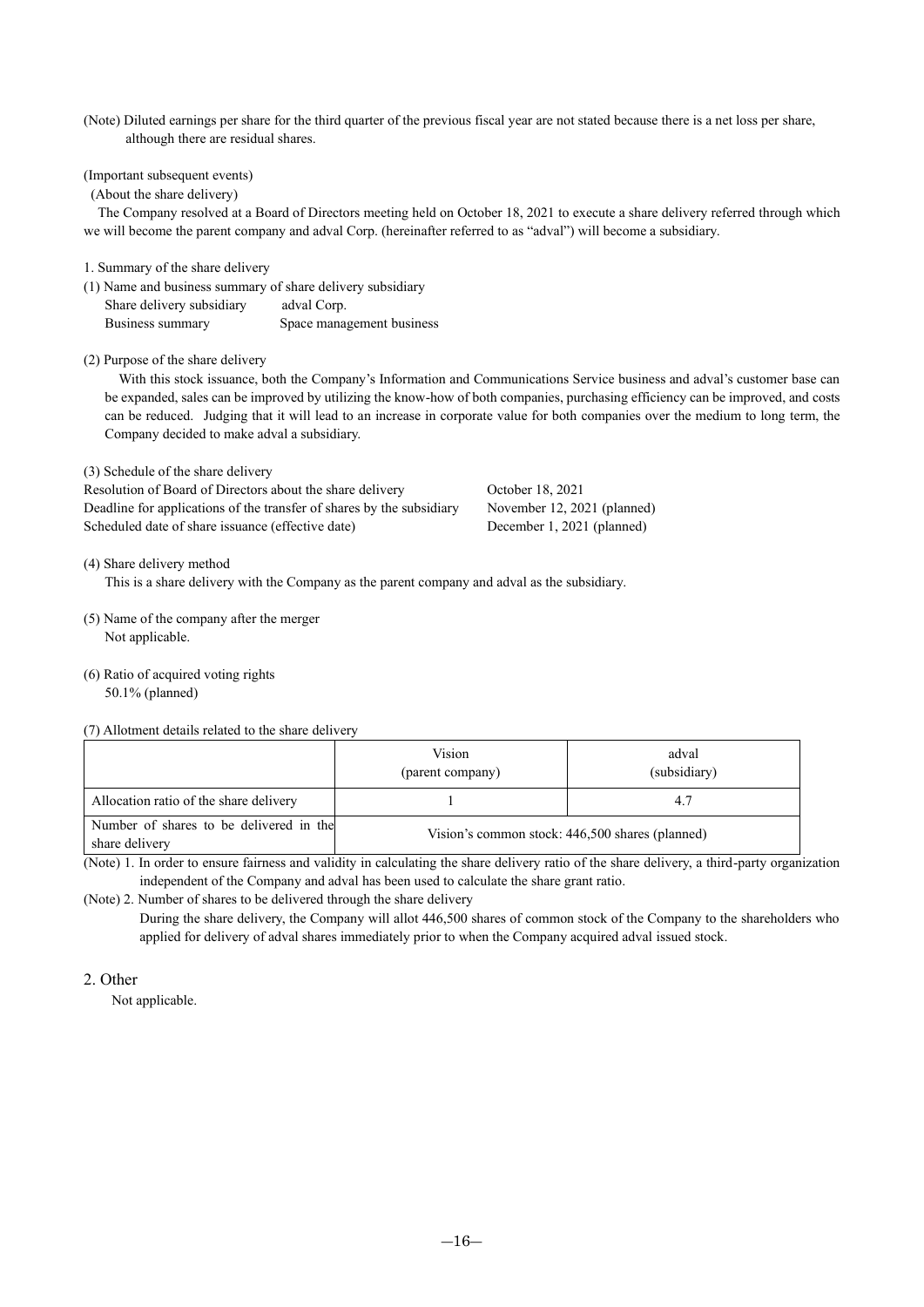# **Part 2: Information about Guarantors of the Company**

Not applicable.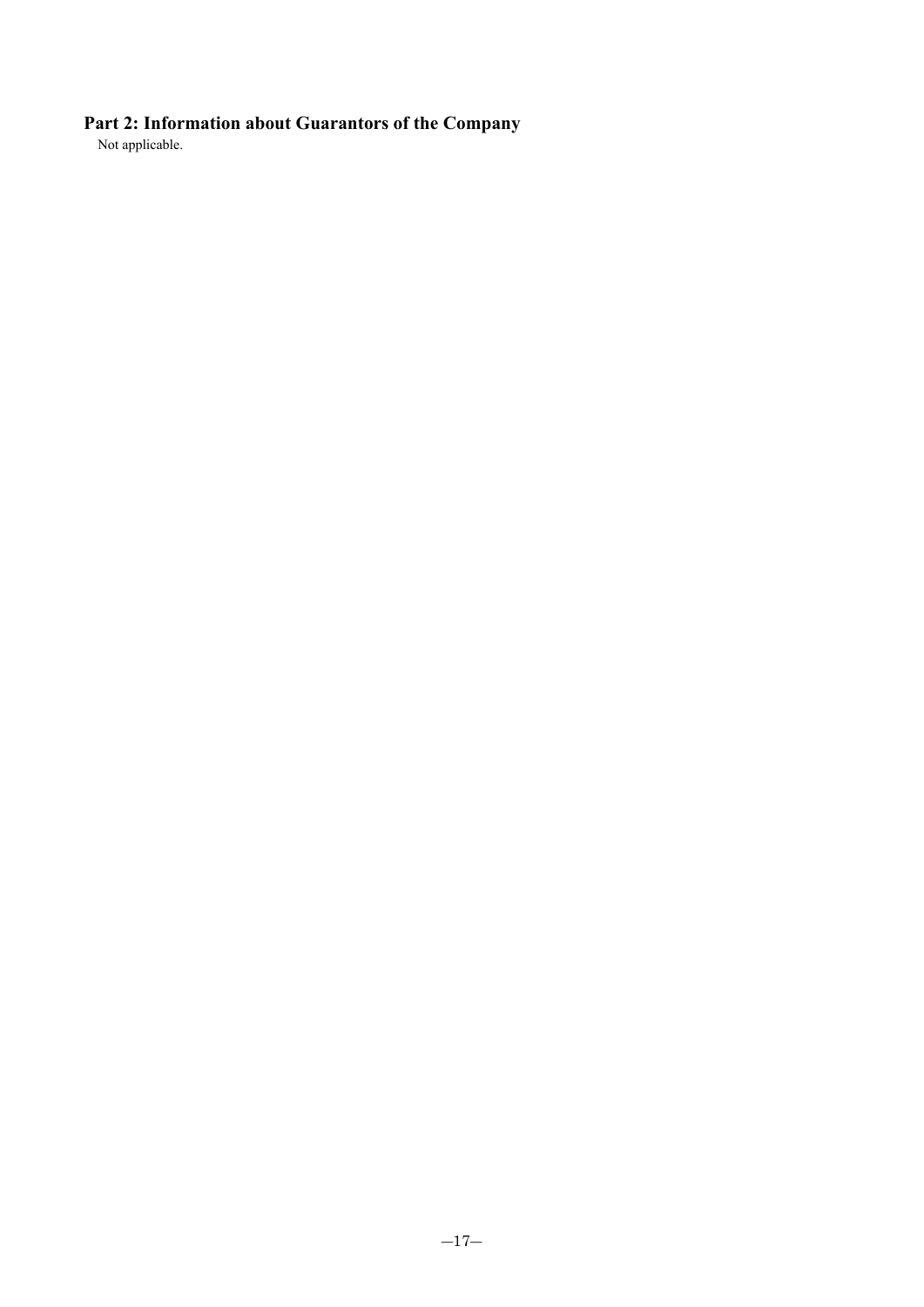# Independent Auditor's Report on Review of Condensed Quarterly Consolidated Financial Statements

November 10, 2021

The Board of Directors Vision Inc.

KPMG AZSA LLC Tokyo Office Designated Limited Liability Partner Engagement Partner Certified accountant Naoki Ueno Designated Limited Liability Partner Engagement Partner Certified accountant Masato Nagai

#### **Conclusion**

In accordance with Article 193-2, Paragraph 1 of the Financial Instruments and Exchange Law, the audit corporation used the consolidated quarterly report for the third quarter (July 1, 2021 to September 30, 2021) of the consolidated fiscal year (January 1, 2021 to September 30, 2021) of Vision Inc., which is listed in "Accounting Status." A quarterly review was conducted based on the financial statements, namely the quarterly consolidated balance sheet, quarterly consolidated statement of profit and loss, quarterly consolidated statement of comprehensive income, and additional notes.

For the quarterly review that we conducted, nothing has come to our attention that causes us to believe that the above quarterly consolidated financial statements do not present fairly, in all material respects, the financial position of Vision Inc. and its subsidiaries as of September 30, 2021, and the consolidated results of their operations for the six months in accordance with accounting principles for quarterly financial statements generally accepted in Japan.

#### **Basis for Conclusion**

We conducted our review in accordance with quarterly review standards generally accepted in Japan. Our responsibilities under those standards are further described in the "Auditors Responsibilities for the Review of the Condensed Quarterly Consolidated Financial Statements" section of our report. We are independent of the Group in accordance with the ethical requirements that are relevant to our review of the condensed quarterly consolidated financial statements in Japan, and we have fulfilled our other ethical responsibilities in accordance with these requirements. We believe that the evidence we have obtained is sufficient and appropriate to provide a basis for our conclusion.

## **Responsibilities of Management, Corporate Auditors and the Board of Corporate Auditors for the Condensed Quarterly Consolidated Financial Statements**

The responsibility of management is to prepare and properly present the quarterly financial statements in accordance with the standards for preparing quarterly consolidated financial statements that are generally accepted in Japan. This includes establishing and operating internal controls that management deems necessary to prepare and properly present quarterly consolidated financial statements without material misstatement due to fraud or error.

In preparing the quarterly consolidated financial statements, the management evaluates whether it is appropriate to prepare quarterly consolidated financial statements based on the premise of going concern, and if it is necessary to disclose matters concerning going concern in accordance with the standards for preparing quarterly consolidated financial statements generally accepted in Japan.

The responsibility of the corporate auditors and the board of corporate auditors is to monitor the execution of duties by the directors in the development and operation of the financial reporting process.

#### **Auditor's Responsibilities for the Review of the Condensed Quarterly Consolidated Financial Statements**

Our responsibility is to express a conclusion on these condensed quarterly consolidated financial statements based on our review in our report on review of condensed quarterly consolidate financial statements. As part of our review in accordance with quarterly review standards generally accepted in Japan, we exercise professional judgment and maintain professional skepticism throughout the review. We also:

・Make inquiries, primarily of management and persons responsible for financial and accounting matters and apply analytical and other review procedures. A quarterly review is substantially less in scope than an audit conducted in accordance with auditing standards generally accepted in Japan.

・Conclude whether nothing has come to our attention that causes us to believe that the condensed consolidated financial statements do not present fairly in accordance with the generally accepted criteria for preparing financial statements and based on obtained evidence, when a material uncertainty exists related to events or conditions that may cast significant doubt on the Group's ability to